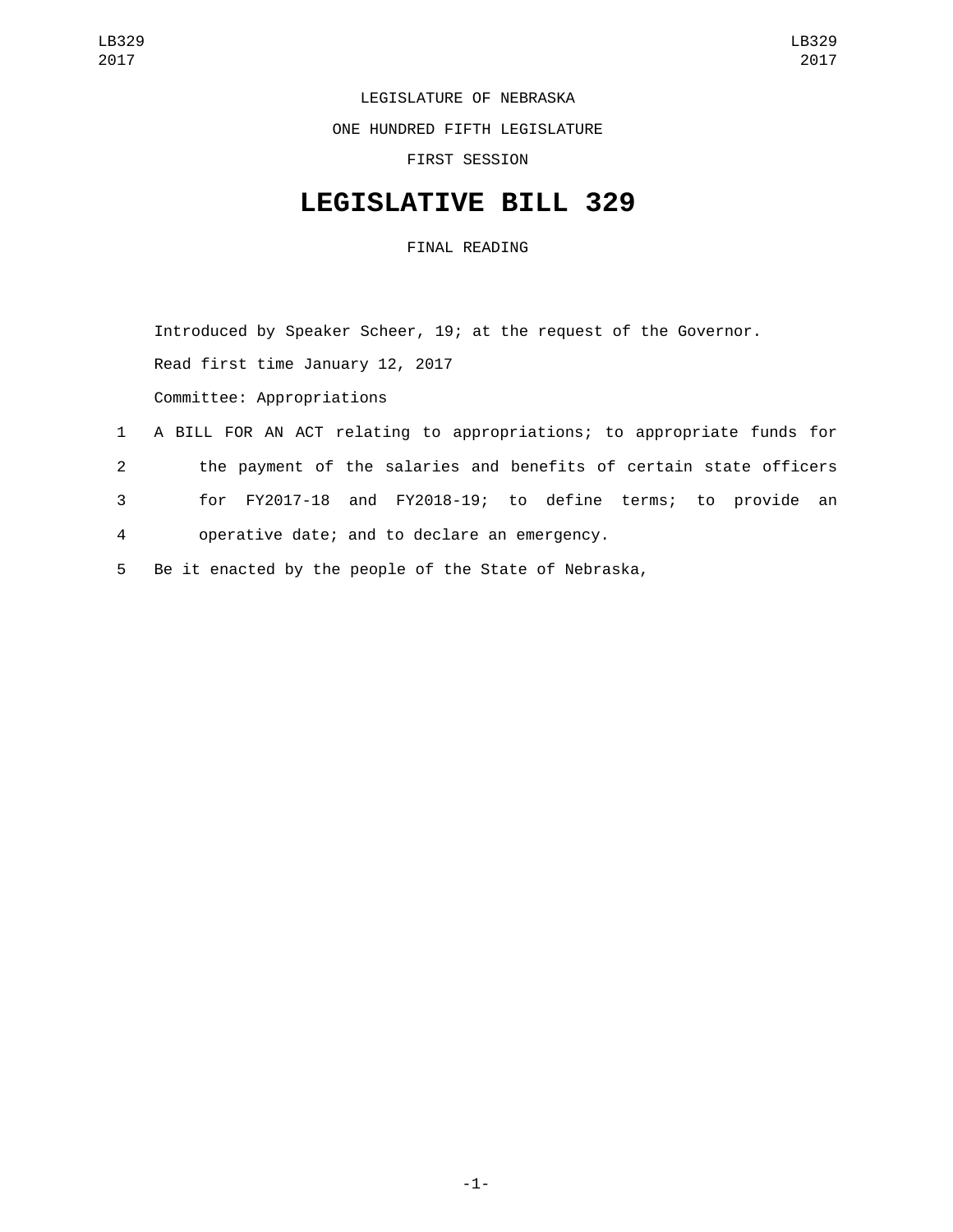1 Section 1. APPROPRIATION LANGUAGE.

2 There are hereby appropriated, for FY2017-18 and FY2018-19, the 3 amounts specified in this act, or so much as may be necessary, for the 4 salaries and benefits of officers of the Nebraska state government.

5 Sec. 2. DEFINITION OF APPROPRIATION PERIOD.

 For purposes of this act, FY2016-17 means the period beginning July 1, 2016, and ending June 30, 2017, FY2017-18 means the period beginning July 1, 2017, and ending June 30, 2018, and FY2018-19 means the period 9 beginning July 1, 2018, and ending June 30, 2019.

10 Sec. 3. NEBRASKA ACCOUNTING SYSTEM MANUAL DEFINITIONS.

 The definitions contained in the Nebraska Accounting System Manual, and any amendments thereto, on file with the Clerk of the Legislature are hereby adopted by the Legislature as the definitions for this act, except 14 as provided in section 21 of this act.

15 Sec. 4. DRAWING AND PAYING WARRANTS.

 The Director of Administrative Services shall draw warrants upon the proper fund in the state treasury for an amount not to exceed the appropriations set forth in this act upon presentation of proper documentation. The State Treasurer shall pay the warrants out of the 20 appropriate funds.

21 Workers' compensation premium assessments shall not be paid from the 22 programs listed in this act.

23 Sec. 5. AGENCY NO. 5 - SUPREME COURT

24 Program No. 3 - Supreme Court Judges' Salaries

| 25 |                                                   | FY2017-18 | FY2018-19 |
|----|---------------------------------------------------|-----------|-----------|
| 26 | <b>GENERAL FUND</b>                               | 1,424,993 | 1,433,742 |
| 27 | PROGRAM TOTAL                                     | 1,424,993 | 1,433,742 |
| 28 | SALARY LIMIT                                      | 1,203,823 | 1,203,823 |
| 29 | $Sec. 6. AGENCY NO. 5 - SUPREME COURT$            |           |           |
| 30 | Program No. 4 - Court of Appeals Judges' Salaries |           |           |

31 FY2017-18 FY2018-19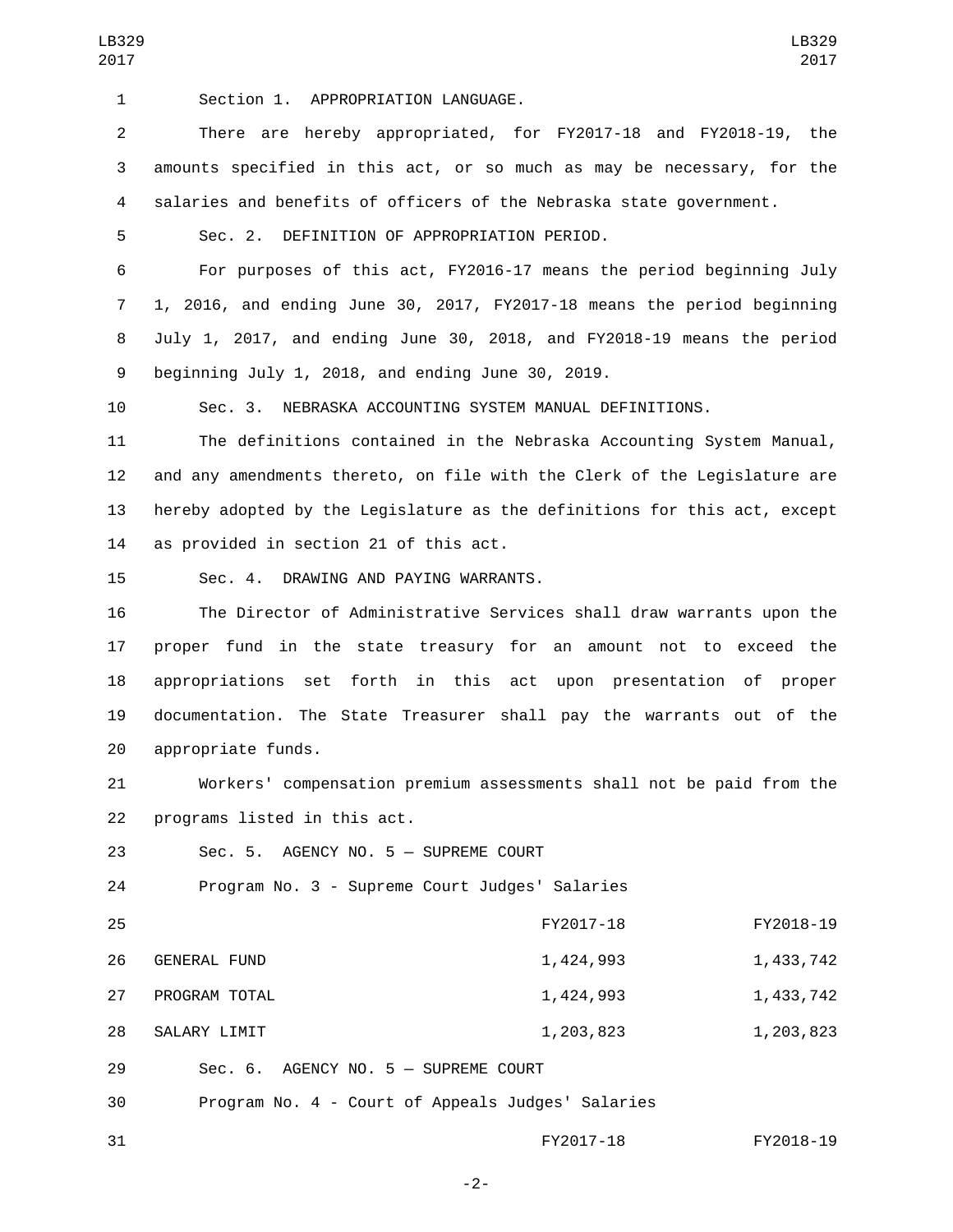| LB329<br>2017           |                                                                        |                                                                    | LB329<br>2017 |
|-------------------------|------------------------------------------------------------------------|--------------------------------------------------------------------|---------------|
| $\mathbf{1}$            | <b>GENERAL FUND</b>                                                    | 1, 174, 969                                                        | 1, 182, 806   |
| $\overline{2}$          | PROGRAM TOTAL                                                          | 1, 174, 969                                                        | 1, 182, 806   |
| 3                       | SALARY LIMIT                                                           | 980, 257                                                           | 980,257       |
| $\overline{\mathbf{4}}$ | Sec. 7. AGENCY NO. 5 - SUPREME COURT                                   |                                                                    |               |
| 5                       | Program No. 5 - Retired Judges' Salaries                               |                                                                    |               |
| $6\phantom{1}$          |                                                                        | FY2017-18                                                          | FY2018-19     |
| $\overline{7}$          | GENERAL FUND                                                           | 72,436                                                             | 72,436        |
| 8                       | PROGRAM TOTAL                                                          | 72,436                                                             | 72,436        |
| 9                       | SALARY LIMIT                                                           | 69,832                                                             | 69,832        |
| 10                      |                                                                        | The unexpended General Fund appropriation balance existing on June |               |
| 11                      | 30, 2017, is hereby reappropriated.                                    |                                                                    |               |
| 12                      |                                                                        | The unexpended General Fund appropriation balance existing on June |               |
| 13                      | 30, 2018, is hereby reappropriated.                                    |                                                                    |               |
| 14                      |                                                                        | The budget division of the Department of Administrative Services   |               |
| 15                      | shall administratively transfer General Fund appropriations or Salary  |                                                                    |               |
| 16                      | Limits or both among Programs 3, 4, 5, 6, 7, 52, 67, 420, 435, and 437 |                                                                    |               |
| 17                      | within Agency 5, upon written certification by the State Court         |                                                                    |               |
| 18                      | Administrator that the Nebraska Supreme Court has determined that such |                                                                    |               |
| 19                      | transfer is necessary for the efficient functioning of statewide court |                                                                    |               |
| 20                      | operations and the proper administration of justice.                   |                                                                    |               |
| 21                      | Sec. 8. AGENCY NO. 5 - SUPREME COURT                                   |                                                                    |               |
| 22                      |                                                                        | Program No. 6 - District and Juvenile Court Judges' Salaries       |               |
| 23                      |                                                                        | FY2017-18                                                          | FY2018-19     |
| 24                      | GENERAL FUND                                                           | 12,538,135                                                         | 12,608,991    |
| 25                      | PROGRAM TOTAL                                                          | 12,538,135                                                         | 12,608,991    |
| 26                      | SALARY LIMIT                                                           | 10,658,135                                                         | 10,658,135    |
| 27                      | Sec. 9. AGENCY NO. 5 - SUPREME COURT                                   |                                                                    |               |
| 28                      | Program No. 7 - County Court Judges' Salaries                          |                                                                    |               |
| 29                      |                                                                        | FY2017-18                                                          | FY2018-19     |

-3-

30 GENERAL FUND 10,617,567 10,679,862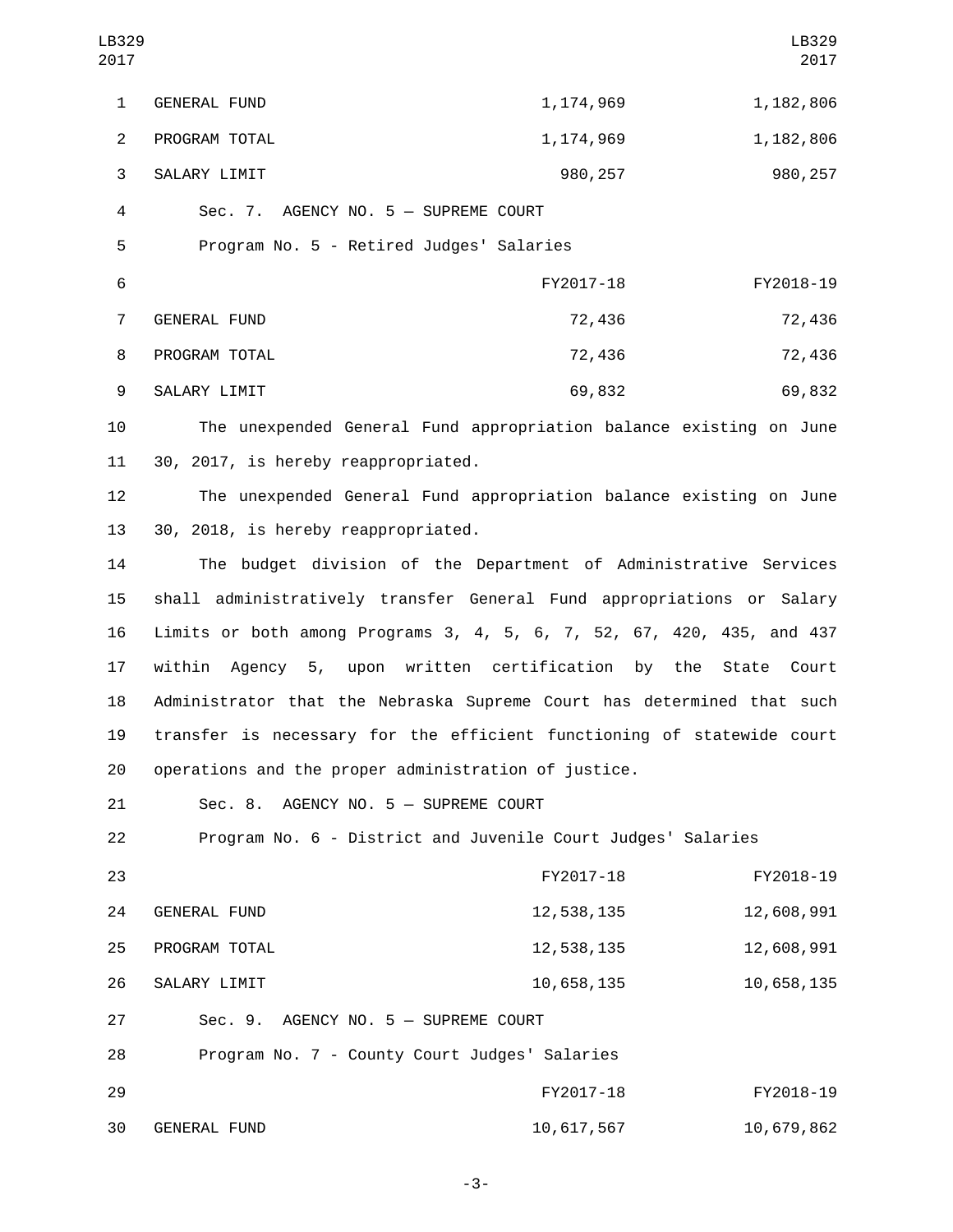| LB329<br>2017  |                                                      |            | LB329<br>2017 |
|----------------|------------------------------------------------------|------------|---------------|
| 1              | PROGRAM TOTAL                                        | 10,617,567 | 10,679,862    |
| $\overline{2}$ | SALARY LIMIT                                         | 8,977,082  | 8,977,082     |
| 3              | Sec. 10. AGENCY NO. 7 - GOVERNOR                     |            |               |
| 4              | Program No. 2 - Salary - Governor                    |            |               |
| 5              |                                                      | FY2017-18  | FY2018-19     |
| 6              | <b>GENERAL FUND</b>                                  | 146,974    | 148,555       |
| 7              | PROGRAM TOTAL                                        | 146,974    | 148,555       |
| 8              | SALARY LIMIT                                         | 105,000    | 105,000       |
| 9              | Sec. 11. AGENCY NO. 8 - LIEUTENANT GOVERNOR          |            |               |
| 10             | Program No. 8 - Salary - Lieutenant Governor         |            |               |
| 11             |                                                      | FY2017-18  | FY2018-19     |
| 12             | <b>GENERAL FUND</b>                                  | 112,462    | 114,073       |
| 13             | PROGRAM TOTAL                                        | 112,462    | 114,073       |
| 14             | SALARY LIMIT                                         | 75,000     | 75,000        |
| 15             | Sec. 12. AGENCY NO. 9 - SECRETARY OF STATE           |            |               |
| 16             | Program No. 9 - Salary - Secretary of State          |            |               |
| 17             |                                                      | FY2017-18  | FY2018-19     |
| 18             | <b>GENERAL FUND</b>                                  | 117,920    | 119,069       |
| 19             | PROGRAM TOTAL                                        | 117,920    | 119,069       |
| 20             | SALARY LIMIT                                         | 85,000     | 85,000        |
| 21             | Sec. 13. AGENCY NO. 10 - AUDITOR OF PUBLIC ACCOUNTS  |            |               |
| 22             | Program No. 10 - Salary - Auditor of Public Accounts |            |               |
| 23             |                                                      | FY2017-18  | FY2018-19     |
| 24             | <b>GENERAL FUND</b>                                  | 122,406    | 123,749       |
| 25             | PROGRAM TOTAL                                        | 122,406    | 123,749       |
| 26             | SALARY LIMIT                                         | 85,000     | 85,000        |
| 27             | Sec. 14. AGENCY NO. 11 - ATTORNEY GENERAL            |            |               |
| 28             | Program No. 11 - Attorney General's Salary           |            |               |
| 29             |                                                      | FY2017-18  | FY2018-19     |
| 30             | GENERAL FUND                                         | 135,082    | 136,560       |

-4-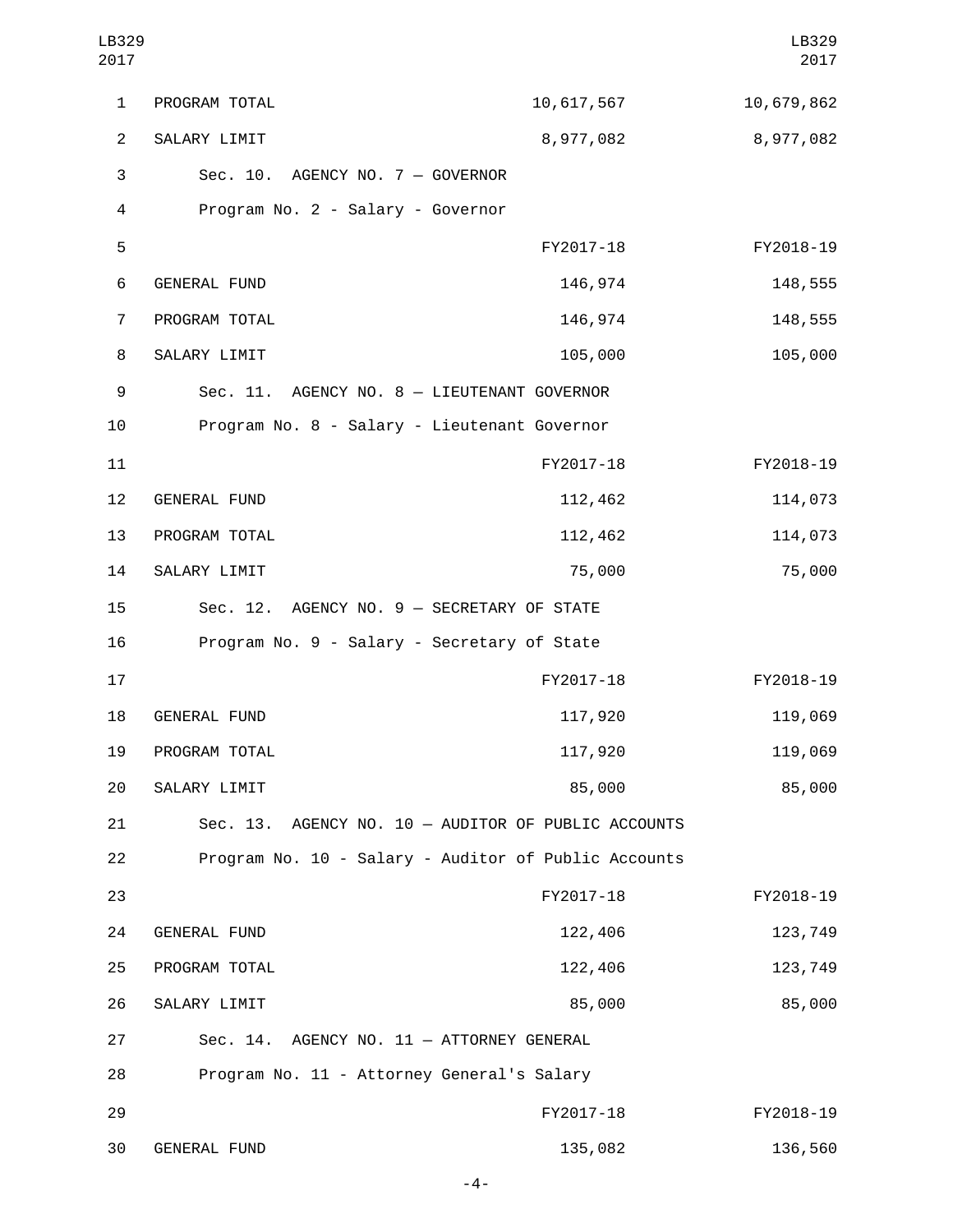| LB329<br>2017  |                                            |                                                                      | LB329<br>2017               |
|----------------|--------------------------------------------|----------------------------------------------------------------------|-----------------------------|
| $\mathbf{1}$   | PROGRAM TOTAL                              | 135,082                                                              | 136,560                     |
| $\overline{2}$ | SALARY LIMIT                               | 95,000                                                               | 95,000                      |
| 3              | Sec. 15. AGENCY NO. 12 - STATE TREASURER   |                                                                      |                             |
| 4              | Program No. 12 - Salary - State Treasurer  |                                                                      |                             |
| 5              |                                            | FY2017-18                                                            | FY2018-19                   |
| 6              | GENERAL FUND                               | 125,591                                                              | 127, 183                    |
| 7              | PROGRAM TOTAL                              | 125,591                                                              | 127, 183                    |
| 8              | SALARY LIMIT                               | 85,000                                                               | 85,000                      |
| 9              |                                            | Sec. 16. AGENCY NO. 14 - PUBLIC SERVICE COMMISSION                   |                             |
| 10             |                                            | Program No. 14 - Salaries of Public Service Commissioners            |                             |
| 11             |                                            | FY2017-18                                                            | FY2018-19                   |
| 12             | <b>GENERAL FUND</b>                        | 490,438                                                              | 493,800                     |
| 13             | PROGRAM TOTAL                              | 490,438                                                              | 493,800                     |
| 14             | SALARY LIMIT                               | 375,000                                                              | 375,000                     |
| 15             | Sec. 17.                                   | AGENCY NO. 15 - BOARD OF PARDONS AND BOARD OF PAROLE                 |                             |
| 16             | Program No. 320 - Board of Parole Salaries |                                                                      |                             |
| 17             |                                            | FY2017-18                                                            | FY2018-19                   |
| 18             | <b>GENERAL FUND</b>                        | 570,787                                                              | 577,500                     |
| 19             | PROGRAM TOTAL                              | 570,787                                                              | 577,500                     |
| 20             | SALARY LIMIT                               | 422,532                                                              | 425,711                     |
| 21             |                                            | Sec. 18. AGENCY NO. 16 - DEPARTMENT OF REVENUE                       |                             |
| 22             | Program No. 13 - Salary - Tax Commissioner |                                                                      |                             |
| 23             |                                            | FY2017-18                                                            | FY2018-19                   |
| 24             | GENERAL FUND                               | 210,554                                                              | 213,309                     |
| 25             | PROGRAM TOTAL                              | 210,554                                                              | 213,309                     |
| 26             | SALARY LIMIT                               | 162,686                                                              | 164,302                     |
| 27             |                                            | It is the intent of the Legislature that if the appropriation or the |                             |
| 28             | limit<br>is<br>salary                      | insufficient in this<br>program to                                   | meet<br>anticipated         |
| 29             | expenditures,<br>the<br>Tax                | Commissioner<br>shall                                                | additional<br>request<br>an |

-5-

30 appropriation or a higher salary limit, or both, from the Legislature by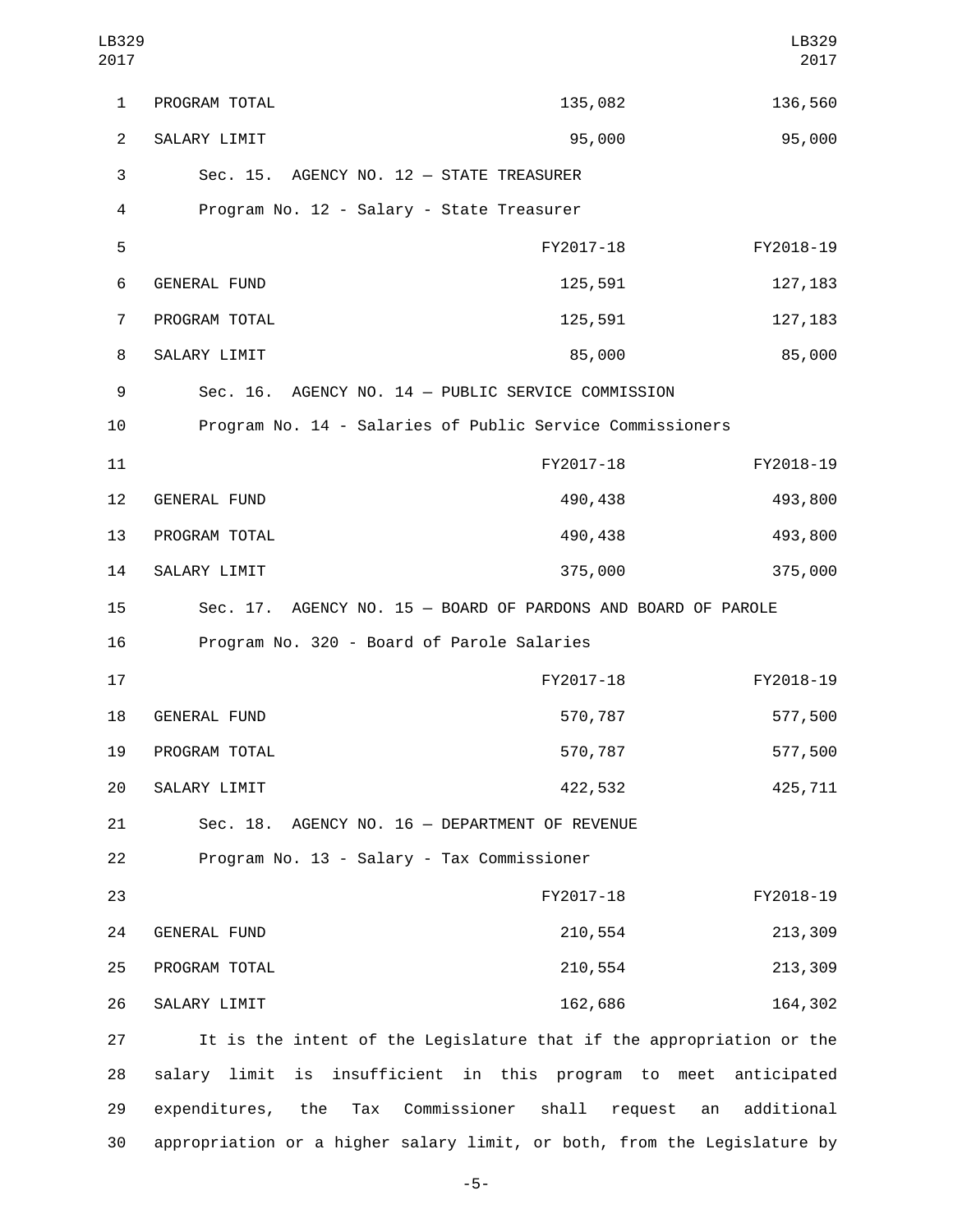| LB329<br>2017  | LB329<br>2017                                                                    |
|----------------|----------------------------------------------------------------------------------|
| $\mathbf{1}$   | the usual deficit process. The appropriation or the salary limit shall           |
| $\overline{2}$ | administratively increased solely by the<br>of<br>not<br>be<br>Department        |
| 3              | Administrative Services without legislative authorization.                       |
| 4              | Sec. 19. AGENCY NO. 37 - NEBRASKA WORKERS' COMPENSATION COURT                    |
| 5              | Program No. 526 - Judges' Salaries                                               |
| 6              | FY2017-18<br>FY2018-19                                                           |
| $\overline{7}$ | <b>CASH FUND</b><br>1,318,294<br>1,310,865                                       |
| 8              | PROGRAM TOTAL<br>1,318,294<br>1,310,865                                          |
| 9              | SALARY LIMIT<br>1, 113, 543<br>1, 113, 543                                       |
| 10             | Sec. 20. AGENCY NO. 37 - NEBRASKA WORKERS' COMPENSATION COURT                    |
| 11             | Program No. 635 - Retired and Acting Judges' Salaries                            |
| 12             | FY2017-18<br>FY2018-19                                                           |
| 13             | 55,267<br><b>CASH FUND</b><br>55,267                                             |
| 14             | 55,267<br>55,267<br>PROGRAM TOTAL                                                |
| 15             | SALARY LIMIT<br>51,339<br>51,339                                                 |
| 16             | Sec. 21. LIMITATION ON SALARIES, WAGES, AND PER DIEMS.                           |
| 17             | $(1)$ As used in this act:                                                       |
| 18             | total<br>expenditures for<br>(a)<br>SALARY<br>LIMIT<br>means<br>permanent<br>and |
| 19             | temporary salaries and per diems; and                                            |
| 20             | (b) Total expenditures for permanent and temporary salaries and per              |
| 21             | diems means all remuneration paid to employees treated as taxable                |
| 22             | compensation by the Internal Revenue Service or subject to social                |
| 23             | security coverage, specifically including payments accounted for as              |
| 24             | vacation, holidays, sick leave, military leave, funeral leave, maternity         |
| 25             | leave, administrative leave, compensatory time, deferred compensation, or        |
| 26             | any other similar form, and amounts withheld pursuant to law,<br>but             |
| 27             | excluding state contributions for social security, retirement,<br>and            |
| 28             | employee insurance plans.                                                        |

 (2) Total expenditures for permanent and temporary salaries and per diems are limited to the amount provided by law for constitutional 31 officers.

-6-